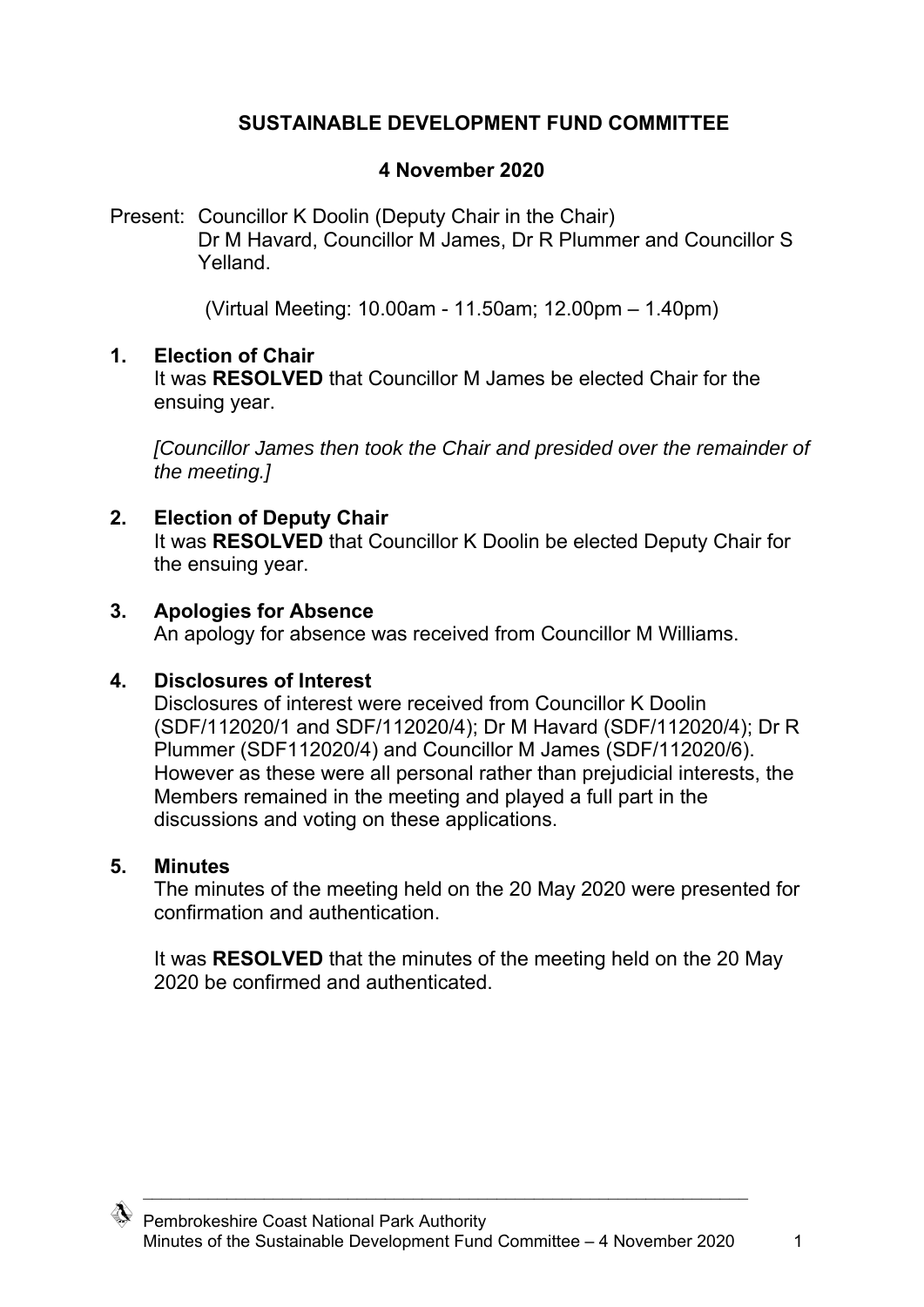# **6. Revised Terms of Reference**

Members suggested a number of amendments to the revised Terms of Reference before them:

- Committee Composition add "who may appoint" to the sentence "up to 2 Advisory Members".
- Paragraph 5 Standardise Reference to the Deputy, rather than the Vice, Chair;
- Decision Process Final Paragraph Remove the final part of the sentence "they may suggest ... "reserve" list.";
- Appeals Procedure remove the second criteria the appeal may be on the grounds of a claim of incorrect procedure only.

It was **RESOLVED** that the revised Terms of Reference be agreed subject to the above-mentioned amendments.

## **7. Advisory Members of the Committee**

The Terms of Reference for the Committee allowed for the appointment of up to 2 Advisory Members, and the Grants and Funding Officer sought Members views on whether such Members should be appointed, and if so how this should take place.

Members felt that, at the present time, the Committee should seek the advice of ad hoc members according to need rather than appoint Advisory Members.

Referring to an email received from Pembrokeshire Association of Voluntary Services who had previously served on the Committee, Members considered that while their input had been valuable, it could still be sought with regard to particular applications as appropriate.

It was **RESOLVED** that, at the present time, the Committee should seek the advice of ad hoc members according to need rather than appoint Advisory Members.

# **8. Scoring Template**

Members were happy with the seven criteria set out in the report, however they acknowledged that the final one was more difficult to measure due to the qualitative nature of some of the benefits. In assessing all future applications, they asked the Funding and Grants Officer to consider whether each project budget offered value for money i.e well costed, appropriate quotes etc. and to include something in her report which reflected its cost effectiveness.

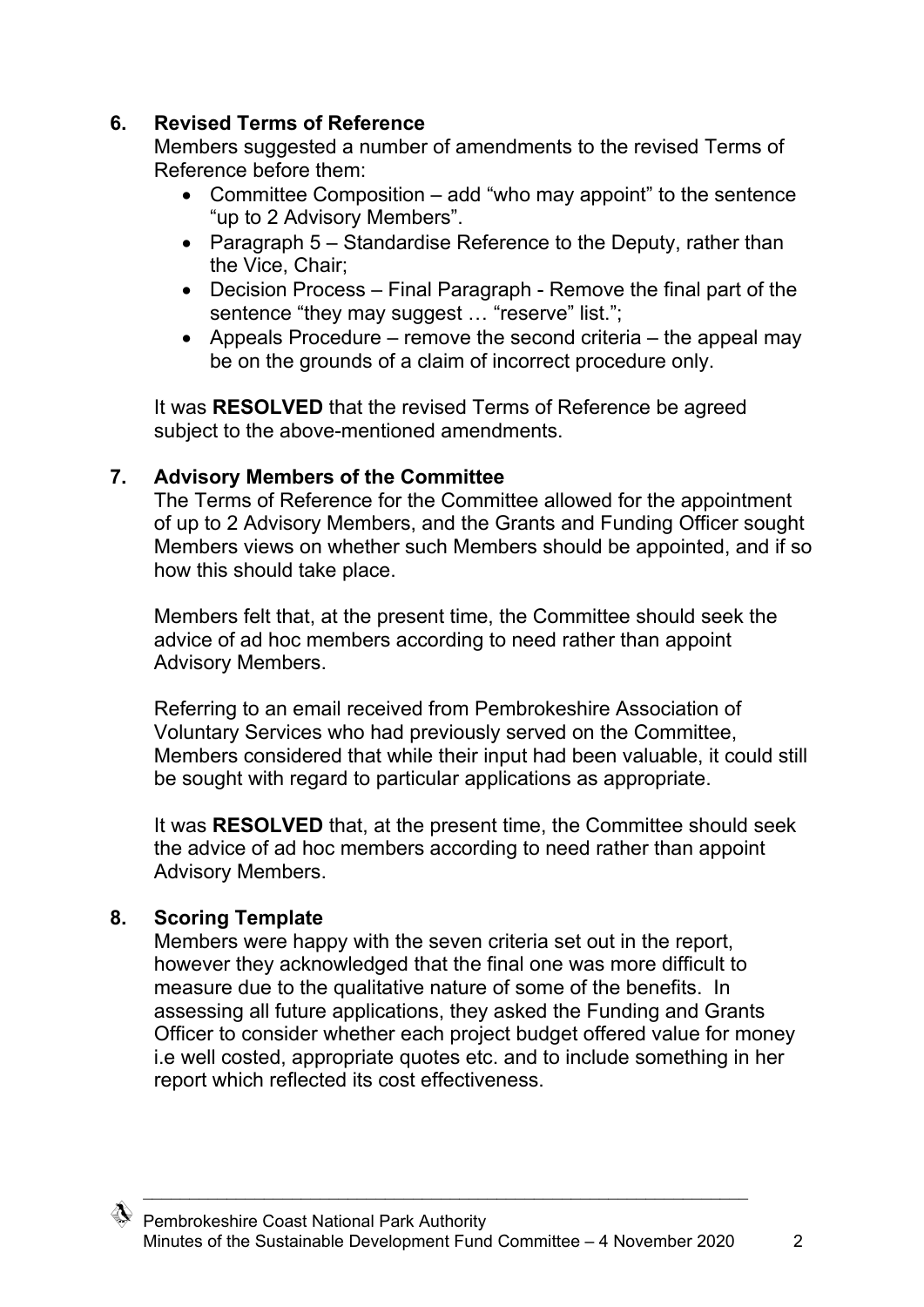Members would use the template to score projects indicatively prior to the meeting and this information would be used as a basis for the discussions on the day.

A question was asked regarding the number of quotes which should be expected from applicants. The Finance Manager advised that for work undertaken by the National Park Authority, a single quote was sufficient for work up to £10,000; three quotes were required for work up to £20,000; while for work in excess of £25,000 a tender exercise was necessary. Members felt that this could prove a useful benchmark for applications to the fund, however all applicants were to be encouraged to provide more than one quote and it was agreed that the guidance be amended to reflect this.

It was **RESOLVED** that the Scoring Template be agreed.

## **9. Exclusion of the public**

It was **RESOLVED** that the public be excluded from the meeting as exempt information, as defined in Paragraphs 12 and 14 of Part 4 of Schedule 12A to the Local Government Act, would be disclosed.

# **10. Sustainable Development Fund (SDF) Update Report**

## **a) Applications for Consideration**

The Committee was reminded that in June 2020 the Authority had agreed to change the focus of the Fund to support community led projects that contributed towards a reduction in carbon and helped respond to the climate emergency. There were four categories for applications:

- a. Install renewable energy generation facilities to a community building
- b. An initiative to promote reduction in carbon emissions in transport
- c. Install a community facility that minimises waste
- d. Any other community-based carbon reduction initiative.

The report before the Committee outlined seven applications made to the fund since the previous meeting:

| Project<br>Type | <b>Ref</b>   | Organisation                                    | <b>Funding Sought</b> |
|-----------------|--------------|-------------------------------------------------|-----------------------|
| A               | SDF/112020/1 | <b>Theatr Gwaun Community Trust</b>             | £15,183               |
| Α               |              | SDF/112020/2   Marloes & St Brides Village Hall | £6,567                |
| A               | SDF/112020/3 | Pembrokeshire Mencap Ltd                        | £2,878                |
| A               | SDF/112020/4 | <b>Wildlife Trust South &amp; West Wales</b>    | £14,840               |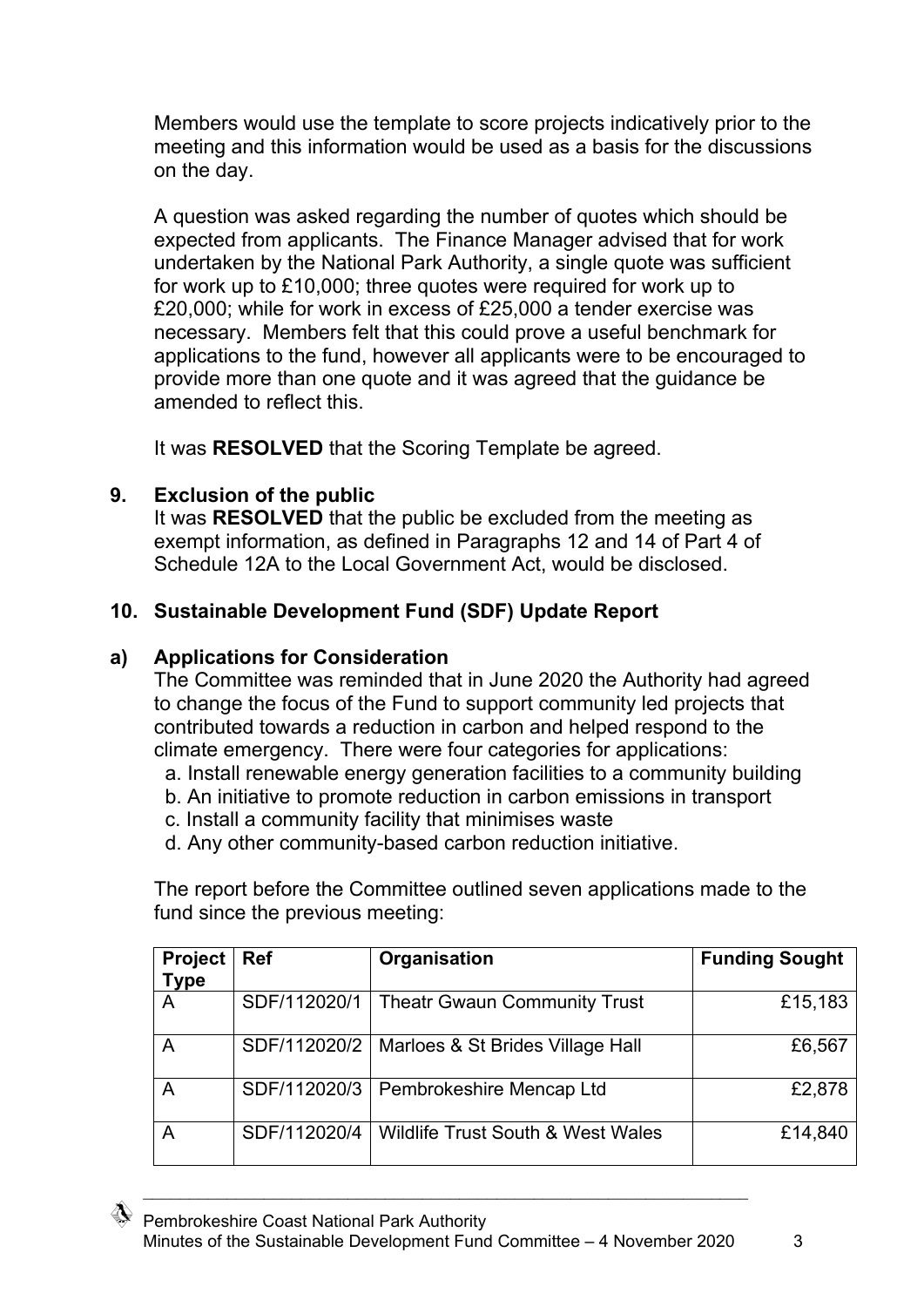|  | SDF/112020/5   For the Love of the Sea Limited t/a<br>Car-Y-Mor | £24,900  |
|--|-----------------------------------------------------------------|----------|
|  | SDF/112020/6   Newport Area Environment Group                   | £13,620  |
|  | SDF/112020/7   Cwm Arian Renewable Energy Ltd                   | £24,280  |
|  | <b>Total funding sought</b>                                     | £102,268 |

Following a discussion, Members agreed that the project submitted by Rhwydwaith Gwydn Resilience Network Pembrokeshire was ineligible.

Each application was considered in detail against the scoring template and following discussions, it was **RESOLVED** that:

- (i) the full amount of funding requested be granted to the following applications, subject to the usual conditions of grant:
	- a) SDF/112020/1 A Sustainable Future for Theatr Gwaun also subject to planning permission being granted, provision of estimates of the expected savings (which would be required for evaluation) and providing more than one quote.
	- b) SDF/112020/2 Marloes & St Brides Village Hall Enhancing Our Solar Panel System
	- c) SDF/112020/3 Pembrokeshire Mencap Ltd 2020 Efficiency **Works**
	- d) SDF/112020/4 Sustainable Pembrokeshire Islands also subject to the Funding and Grants Officer seeking further information on, and being satisfied with, the nature of the upgrade to the solar panel system.
- (ii) the following application be refused: SDF/112020/5 - First trial seaweed and shellfish farms in Wales as Members did not believe that the project would deliver the aim of carbon reduction. Concerns were expressed regarding the governance structure of the organisation and it was not considered appropriate to provide funding for a boat.
- (iii) the following applications be deferred until the next meeting of the Committee:
	- a) SDF/112020/6 Newport: Decarbonisation through Biodiversity – The Committee requested that the applicant provides additional information regarding the structure of project/how it would be delivered and how the staff member would be employed; also provision of a plan of what trees would be